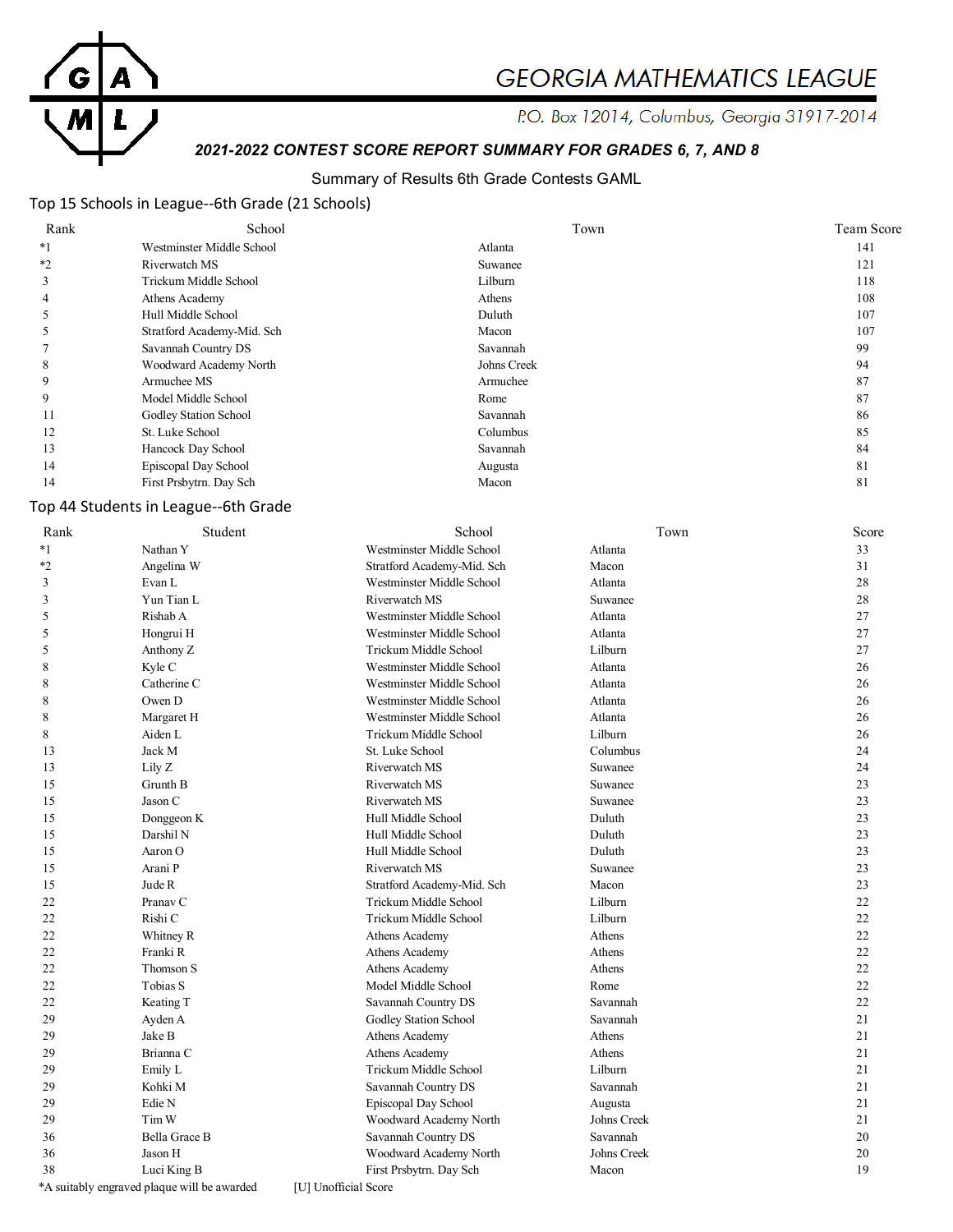# Summary of Results 6th Grade Contests GAML

| 38 | Bay B     | Hancock Day School         | Savannah | 19 |
|----|-----------|----------------------------|----------|----|
| 38 | Sarah B   | Armuchee MS                | Armuchee | 19 |
| 38 | Neelabh D | Hull Middle School         | Duluth   | 19 |
| 38 | Molly O   | Hull Middle School         | Duluth   | 19 |
| 38 | Ryan R    | Model Middle School        | Rome     | 19 |
| 38 | Chiraag V | Stratford Academy-Mid. Sch | Macon    | 19 |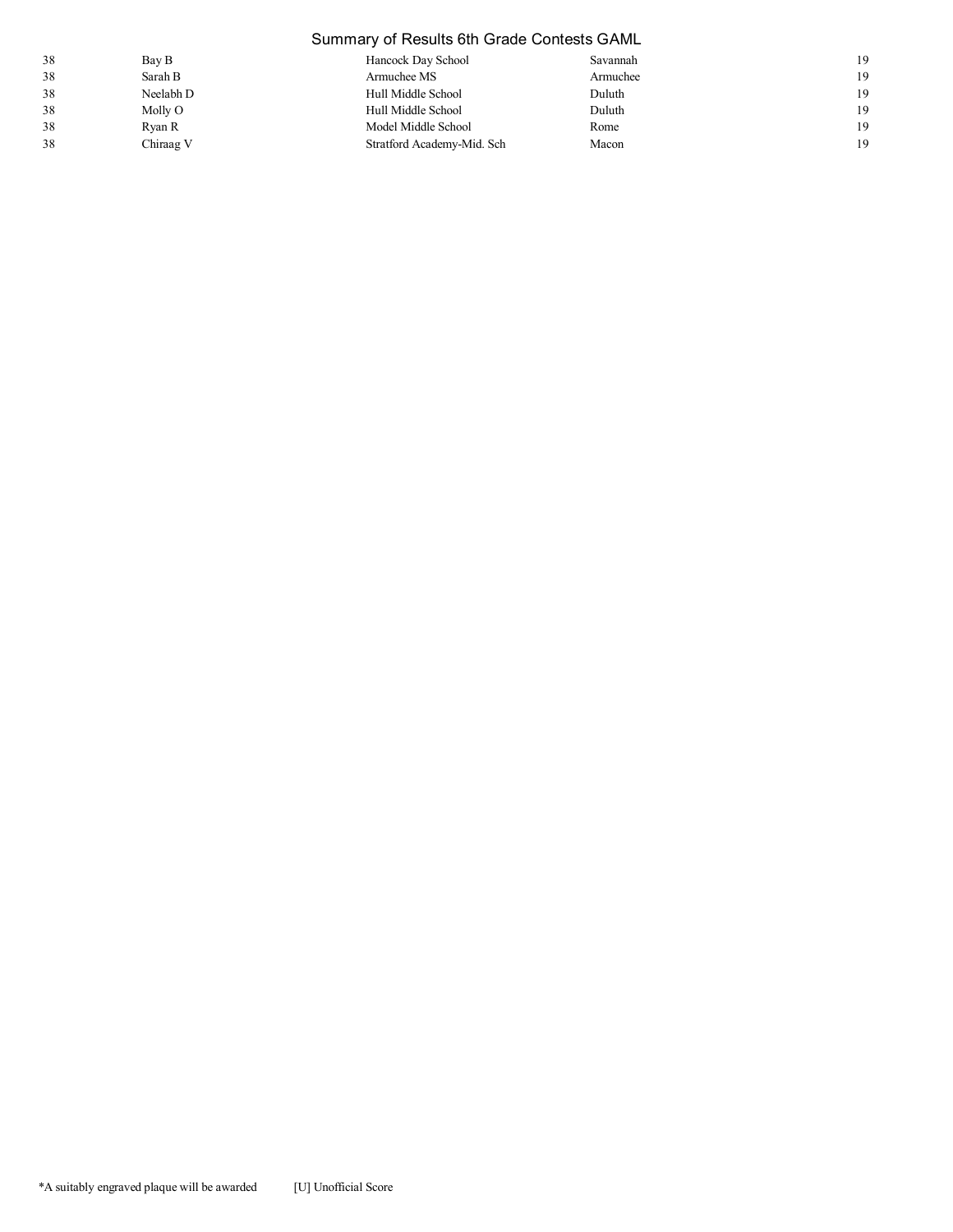# Summary of Results 6th Grade Contests GAML Regional Standings

#### **Barrow, Bibb, Chatham, Clarke, Columbia, Floyd, Fulton, Gwinnett, Muscogee, Richmond**

Top Schools in Region

| Rank | School                    | Town    | Team Score |
|------|---------------------------|---------|------------|
|      | Westminster Middle School | Atlanta | 141        |
|      | Riverwatch MS             | Suwanee | 121        |
|      | Trickum Middle School     | Lilburn | 118        |
|      | Athens Academy            | Athens  | 108        |
|      |                           |         |            |

Top Students in Region

| Rank | Student    | School                     | Town    | Score        |
|------|------------|----------------------------|---------|--------------|
|      | Nathan Y   | Westminster Middle School  | Atlanta | 33           |
|      | Angelina W | Stratford Academy-Mid. Sch | Macon   | $\mathbf{1}$ |
|      | Evan L     | Westminster Middle School  | Atlanta | 28           |
|      | Yun Tian L | Riverwatch MS              | Suwanee | 28           |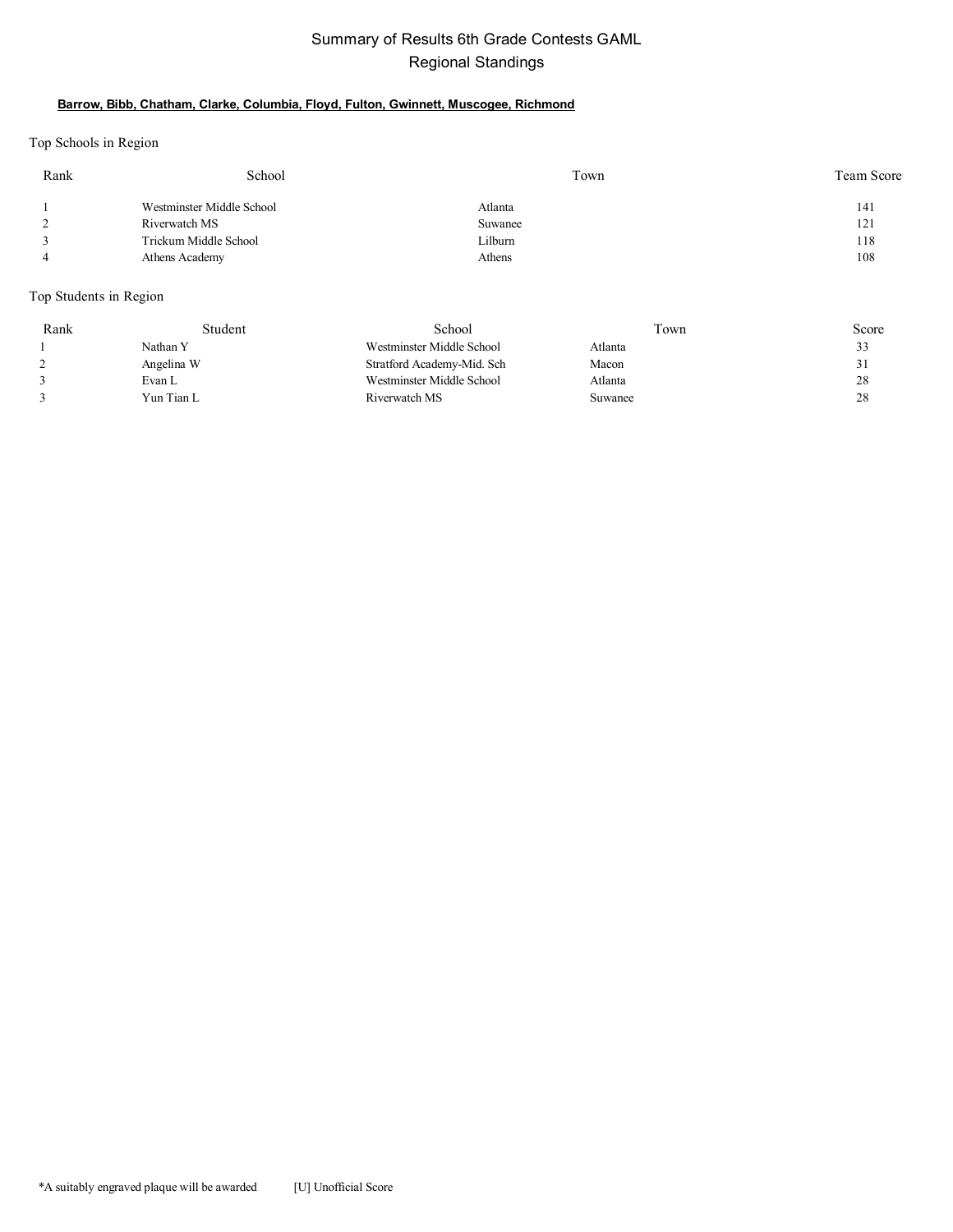### Summary of Results 7th Grade Contests GAML

## Top 12 Schools in League--7th Grade (20 Schools)

| Rank | School                      | Town      | Team Score |
|------|-----------------------------|-----------|------------|
| *1   | Westminster Middle School   | Atlanta   | 134        |
| *2   | Hull Middle School          | Duluth    | 128        |
|      | Athens Academy              | Athens    | 115        |
| 4    | Trickum Middle School       | Lilburn   | 111        |
|      | St. Luke School             | Columbus  | 104        |
| O    | Stratford Academy-Mid. Sch  | Macon     | 94         |
|      | Godley Station School       | Savannah  | 92         |
| 8    | Savannah Country DS         | Savannah  | 89         |
| 9    | Model Middle School         | Rome      | 87         |
| 10   | Armuchee MS                 | Armuchee  | 83         |
| 11   | Hancock Day School          | Savannah  | 79         |
| 12   | St. John the Evangelist Sch | Hapeville | 78         |

## Top 30 Students in League--7th Grade

| Rank    | Student          | School                     | Town     | Score |
|---------|------------------|----------------------------|----------|-------|
| $*_{1}$ | George W         | Westminster Middle School  | Atlanta  | 30    |
| $*_{2}$ | Olivia W         | Westminster Middle School  | Atlanta  | 29    |
| 3       | Kelvin G         | Hull Middle School         | Duluth   | 28    |
| 4       | Kayden C         | Hull Middle School         | Duluth   | 27    |
| 5       | Sumit A          | Athens Academy             | Athens   | 26    |
| 5       | Kailyn S         | Hull Middle School         | Duluth   | 26    |
|         | Amara B          | Westminster Middle School  | Atlanta  | 25    |
|         | Eli E            | Model Middle School        | Rome     | 25    |
|         | Jiabo H          | Westminster Middle School  | Atlanta  | 25    |
| 7       | Amelia M         | Westminster Middle School  | Atlanta  | 25    |
| 7       | Krishang T       | Godley Station School      | Savannah | 25    |
| 12      | Anthony A        | St. Luke School            | Columbus | 24    |
| 12      | Jaylen S         | Hull Middle School         | Duluth   | 24    |
| 12      | Ben W            | Athens Academy             | Athens   | 24    |
| 15      | Faiz E           | Trickum Middle School      | Lilburn  | 23    |
| 15      | Minju S          | Hull Middle School         | Duluth   | 23    |
| 17      | Nicholas C       | Athens Academy             | Athens   | 22    |
| 17      | Joshua C         | Trickum Middle School      | Lilburn  | 22    |
| 17      | Milo G           | Athens Academy             | Athens   | 22    |
| 17      | Ashton J         | St. Luke School            | Columbus | 22    |
| 17      | Upasana P        | Trickum Middle School      | Lilburn  | 22    |
| 17      | <b>Brandon P</b> | Trickum Middle School      | Lilburn  | 22    |
| 17      | Yulisa R         | Trickum Middle School      | Lilburn  | 22    |
| 17      | Andy W           | Stratford Academy-Mid. Sch | Macon    | 22    |
| 25      | Obafemi B        | Savannah Country DS        | Savannah | 21    |
| 25      | Charlie B        | St. Luke School            | Columbus | 21    |
| 25      | Finn G           | Athens Academy             | Athens   | 21    |
| 25      | Penny M          | St. Luke School            | Columbus | 21    |
| 29      | Daniel M         | First Prsbytrn. Day Sch    | Macon    | 20    |
| 29      | Addison T        | Model Middle School        | Rome     | 20    |
|         |                  |                            |          |       |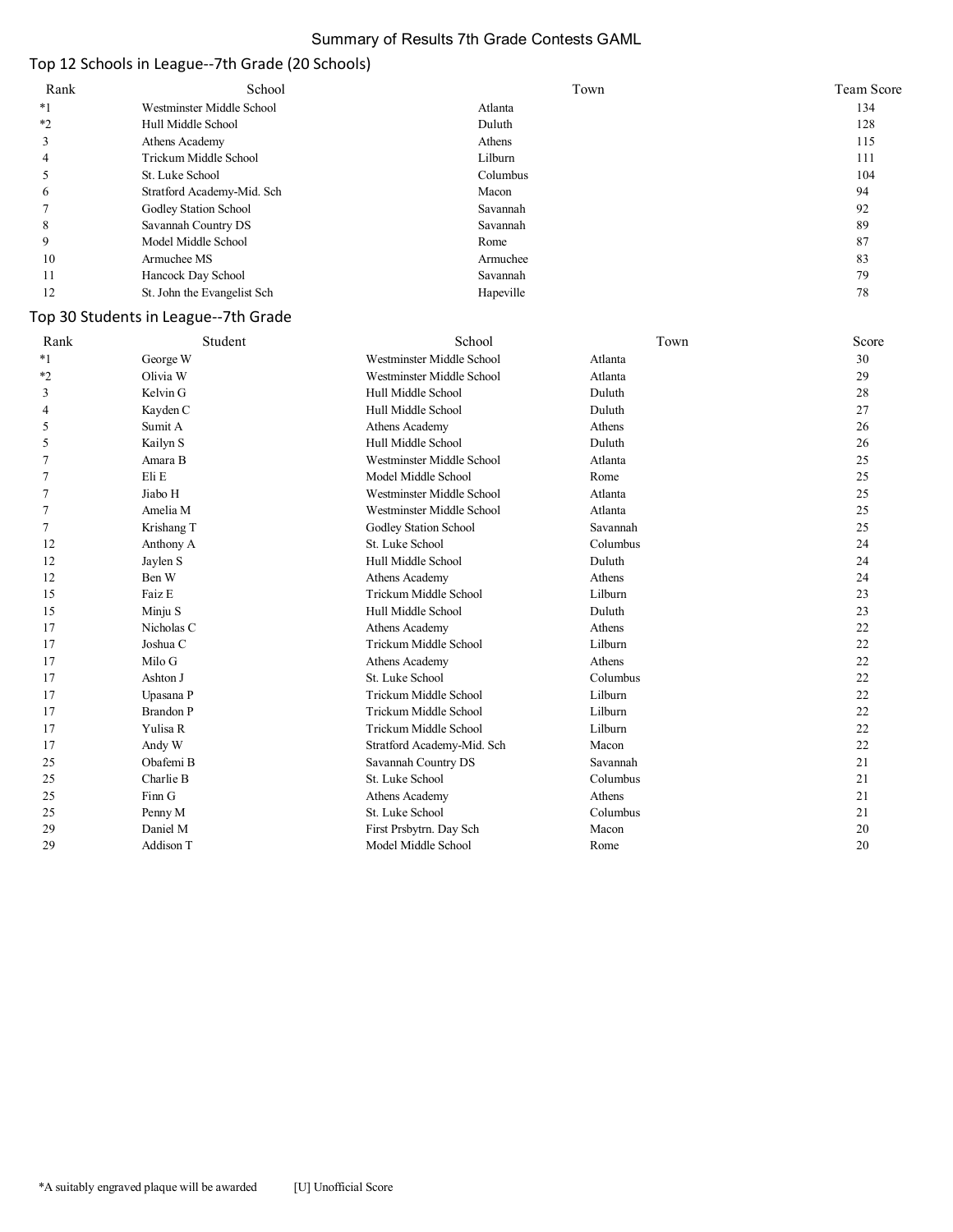# Summary of Results 7th Grade Contests GAML Regional Standings

#### **Barrow, Bibb, Chatham, Clarke, Columbia, Floyd, Fulton, Gwinnett, Muscogee, Richmond**

Top Schools in Region

| Rank | School                    | Town    | Team Score |
|------|---------------------------|---------|------------|
|      | Westminster Middle School | Atlanta | 134        |
|      | Hull Middle School        | Duluth  | 128        |
|      | Athens Academy            | Athens  | 115        |
|      | Trickum Middle School     | ∟ilburn | 111        |

Top Students in Region

| Rank | Student  | School                    | Town    | Score   |
|------|----------|---------------------------|---------|---------|
|      | George W | Westminster Middle School | Atlanta | 30      |
|      | Olivia W | Westminster Middle School | Atlanta | 29      |
|      | Kelvin G | Hull Middle School        | Duluth  | 28      |
|      | Kayden C | Hull Middle School        | Duluth  | າາ<br>∼ |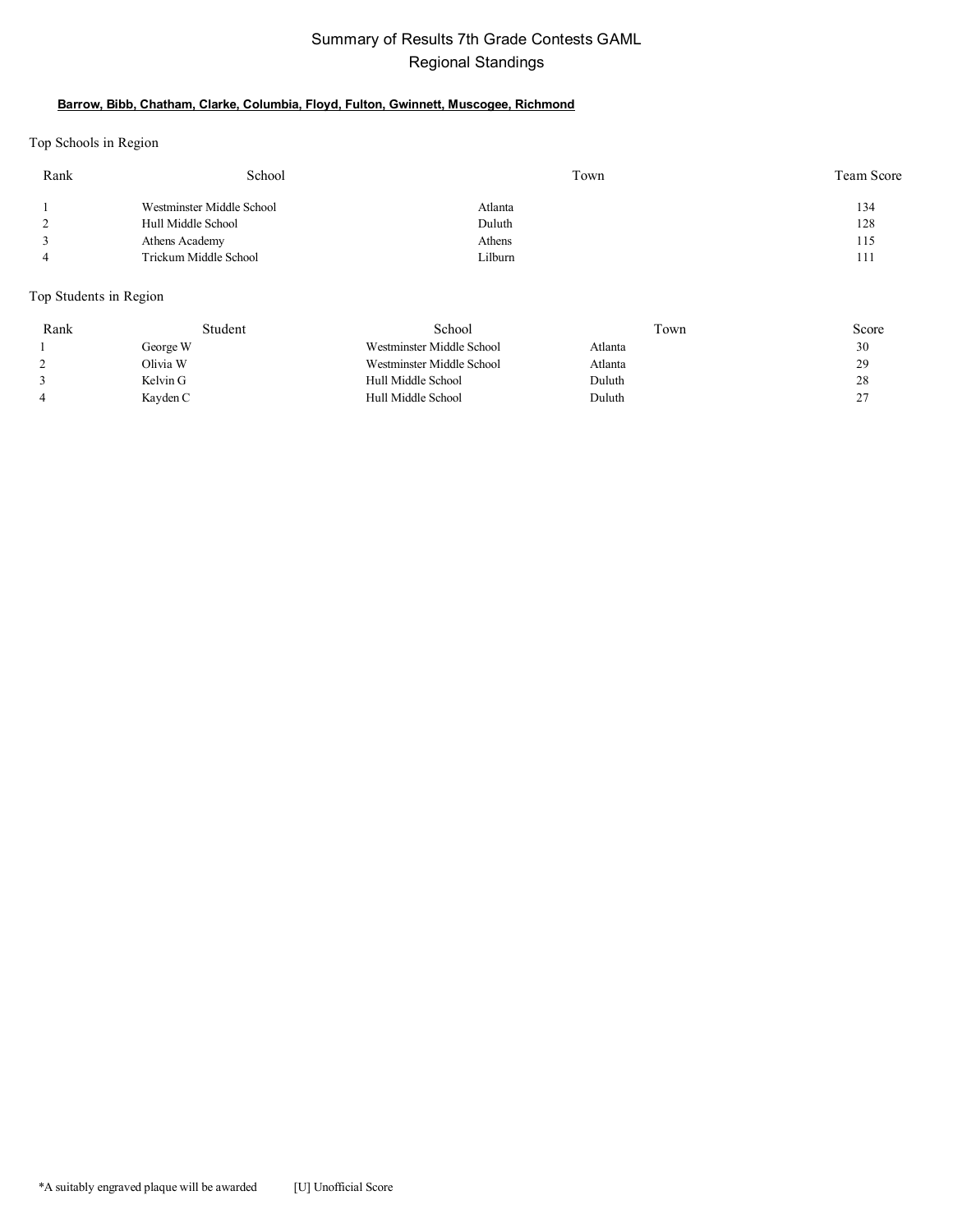### Summary of Results 8th Grade Contests GAML

## Top 13 Schools in League--8th Grade (15 Schools)

| Rank  | School                      | Town      | Team Score |
|-------|-----------------------------|-----------|------------|
| $^*1$ | Westminster Middle School   | Atlanta   | 159        |
| $*2$  | Trickum Middle School       | Lilburn   | 145        |
|       | Hull Middle School          | Duluth    | 143        |
| 4     | Stratford Academy-Mid. Sch  | Macon     | 125        |
|       | Godley Station School       | Savannah  | 120        |
| O     | Savannah Country DS         | Savannah  | 117        |
|       | First Prsbytrn. Day Sch     | Macon     | 115        |
| 8     | Westminster School          | Augusta   | 113        |
| 9     | St. Luke School             | Columbus  | 111        |
| 10    | St. John the Evangelist Sch | Hapeville | 106        |
| 11    | Hancock Day School          | Savannah  | 105        |
| 12    | Athens Academy              | Athens    | 102        |
| 13    | Episcopal Day School        | Augusta   | 91         |

### Top 30 Students in League--8th Grade

| Rank | Student    | School                      | Town      | Score |
|------|------------|-----------------------------|-----------|-------|
| $*1$ | Samanyu G  | Westminster Middle School   | Atlanta   | 34    |
| $*2$ | Rohan G    | Westminster Middle School   | Atlanta   | 32    |
| *2   | Ryan W     | Westminster Middle School   | Atlanta   | 32    |
| 4    | Andrew G   | Trickum Middle School       | Lilburn   | 31    |
| 4    | Joshua L   | Westminster Middle School   | Atlanta   | 31    |
| 6    | Harrison F | Westminster Middle School   | Atlanta   | 30    |
| 6    | Kedus F    | Hull Middle School          | Duluth    | 30    |
| 6    | Nicholas T | Westminster Middle School   | Atlanta   | 30    |
| 6    | Sarah W    | Trickum Middle School       | Lilburn   | 30    |
| 10   | Lucy D     | Trickum Middle School       | Lilburn   | 29    |
| 10   | Alexis T   | Hull Middle School          | Duluth    | 29    |
| 10   | Wilson W   | St. Luke School             | Columbus  | 29    |
| 10   | Aidan W    | Hull Middle School          | Duluth    | 29    |
| 14   | Jacob B    | First Prsbytrn. Day Sch     | Macon     | 28    |
| 14   | Yinan C    | Hull Middle School          | Duluth    | 28    |
| 14   | Mnh N      | Trickum Middle School       | Lilburn   | 28    |
| 17   | Keith E    | Trickum Middle School       | Lilburn   | 27    |
| 17   | Brendan G  | Athens Academy              | Athens    | 27    |
| 17   | Alice O    | Hull Middle School          | Duluth    | 27    |
| 20   | Samy H     | Stratford Academy-Mid. Sch  | Macon     | 26    |
| 20   | Riley H    | Athens Academy              | Athens    | 26    |
| 20   | Zylee S    | Godley Station School       | Savannah  | 26    |
| 20   | Ellyse W   | Godley Station School       | Savannah  | 26    |
| 24   | Emilie C   | St. John the Evangelist Sch | Hapeville | 25    |
| 24   | Ronald D   | First Prsbytrn. Day Sch     | Macon     | 25    |
| 24   | Janti H    | Stratford Academy-Mid. Sch  | Macon     | 25    |
| 24   | Yash P     | Stratford Academy-Mid. Sch  | Macon     | 25    |
| 24   | Zarif R    | Stratford Academy-Mid. Sch  | Macon     | 25    |
| 24   | Eli S      | Hancock Day School          | Savannah  | 25    |
| 24   | Weston S   | Athens Academy              | Athens    | 25    |
|      |            |                             |           |       |